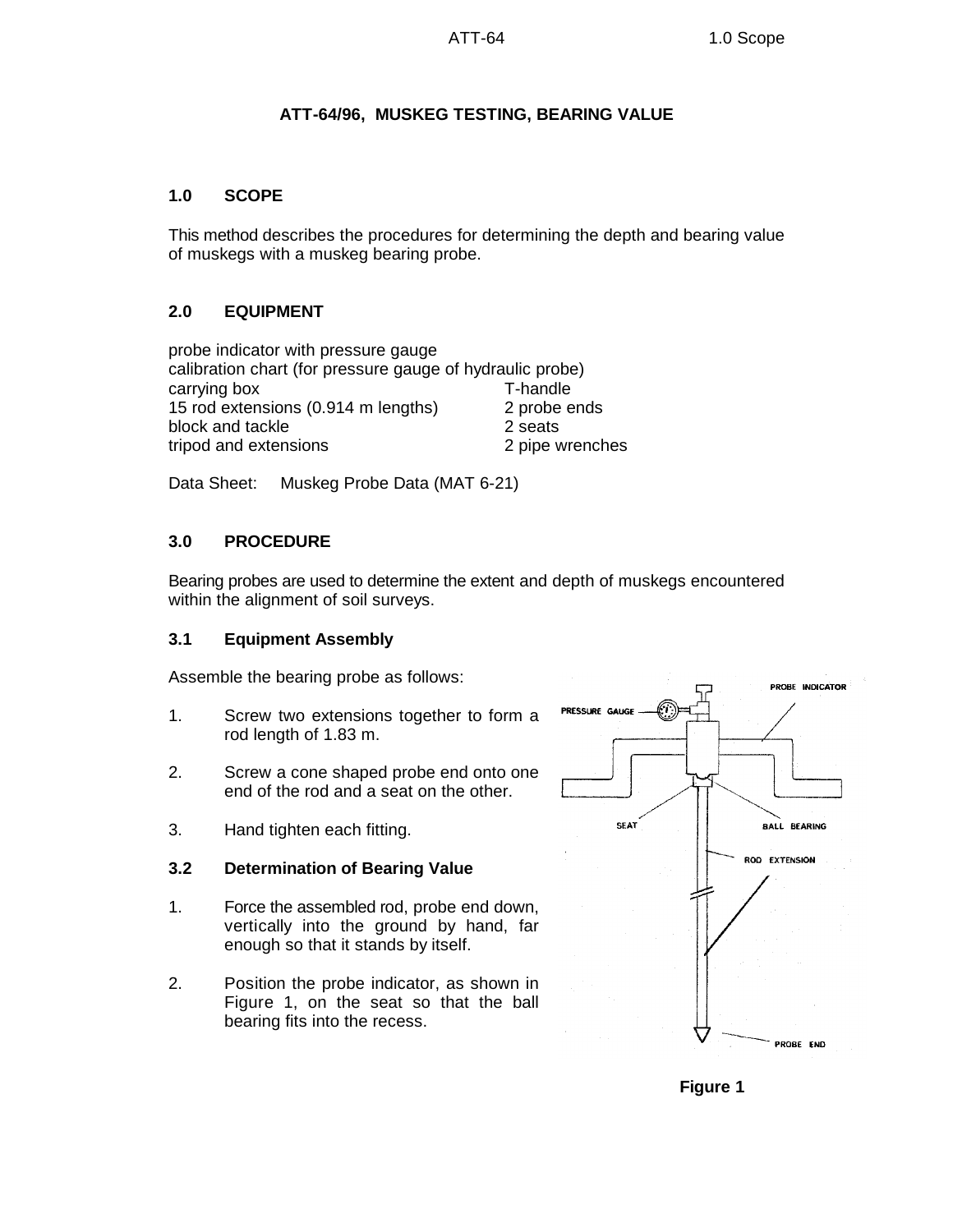- 3. Keep the indicator vertical and force the probe down into the soil.
- 4. Take a dial reading at 0.5 m intervals and record the value in the Muskeg Probe Data sheet (MAT 6-21) as shown in Figure 2.

|             | <b>TRANSPORTATION</b>                                                                          |                     |                                                      | MUSKEG PROBE DATA                                                                                         |                                                      |  |
|-------------|------------------------------------------------------------------------------------------------|---------------------|------------------------------------------------------|-----------------------------------------------------------------------------------------------------------|------------------------------------------------------|--|
|             | FILE $16:04$<br>HOLE NO. $9$<br>STATION $19 + 725$<br>LOCATION CENTERLINE<br>DEPTH $3.0 \mu m$ |                     |                                                      | DISTRICT EDSON<br>DATE 87.04.16<br>WEATHER CLOUDY, Cool<br>TEMPERATURE $\angle Q^2C$<br>WATER TABLE 0.5 m |                                                      |  |
|             | <b>DEPTH</b>                                                                                   | <b>DIAL READING</b> | (A) CALIBRATION<br><b>CHART</b><br><b>RESISTANCE</b> | (B) CORRECTION<br><b>FACTOR FOR</b><br>LENGTH OF ROD                                                      | (C) RESISTANCE<br>TO PENETRATION<br>$(A + B)$<br>÷N. |  |
|             | $0 - 0.5$ m                                                                                    | 22 <sub>2</sub>     | 170                                                  | $\sim$ 9                                                                                                  | 179                                                  |  |
|             | $0.5 - 1.0$ m                                                                                  | 18                  | 130                                                  | 18                                                                                                        | 148                                                  |  |
|             | $1.0 - 1.5$ m                                                                                  | 44                  | 350                                                  | 18                                                                                                        | 368                                                  |  |
|             | $1.5 - 2.0$ m                                                                                  | 65                  | 530                                                  | 26                                                                                                        | 556                                                  |  |
|             | $2.0 - 2.5$ m                                                                                  | 76                  | 620                                                  | 26                                                                                                        | 646                                                  |  |
|             | $2.5 - 3.0$ m                                                                                  | 98                  | 790                                                  | 34                                                                                                        | 824                                                  |  |
|             | $3.0 - 3.5$ m                                                                                  |                     |                                                      | 34                                                                                                        |                                                      |  |
|             | $3.5 - 4.0$ m                                                                                  |                     |                                                      | 43                                                                                                        |                                                      |  |
|             | $4.0 - 4.5$ m                                                                                  |                     |                                                      | 43                                                                                                        |                                                      |  |
|             | $4.5 - 5.0$ m                                                                                  |                     |                                                      | 52                                                                                                        |                                                      |  |
|             | $5.0 - 5.5$ m                                                                                  |                     |                                                      | 60                                                                                                        |                                                      |  |
|             | $5.5 - 6.0$ m                                                                                  |                     |                                                      | 60                                                                                                        |                                                      |  |
|             | $6.0 - 6.5$ m                                                                                  |                     |                                                      | 68                                                                                                        |                                                      |  |
| $6 - 21/83$ | $6.5 - 7.0$ m                                                                                  |                     |                                                      | 68                                                                                                        |                                                      |  |
| হ<br>Σ      | $7.0 - 7.5$ m                                                                                  |                     |                                                      | $77 -$                                                                                                    |                                                      |  |
|             | $7.5 - 10.0$ m                                                                                 |                     |                                                      |                                                                                                           |                                                      |  |

NOTE KEEP ONE CALIBRATION CHART WITH PROJECT'S TEST DATA

MATERIALS TECHNOLOGIST  $R.$  JAMES

# **Figure 2**

5. Plot the hydraulic probe gauge reading on the vertical scale of the calibration chart as shown in Figure 3. Pick off the horizontal scale of the chart the Resistance to Penetration in Newtons. For the spring type probe, the reading in pounds (or Newtons) is taken directly from the gauge.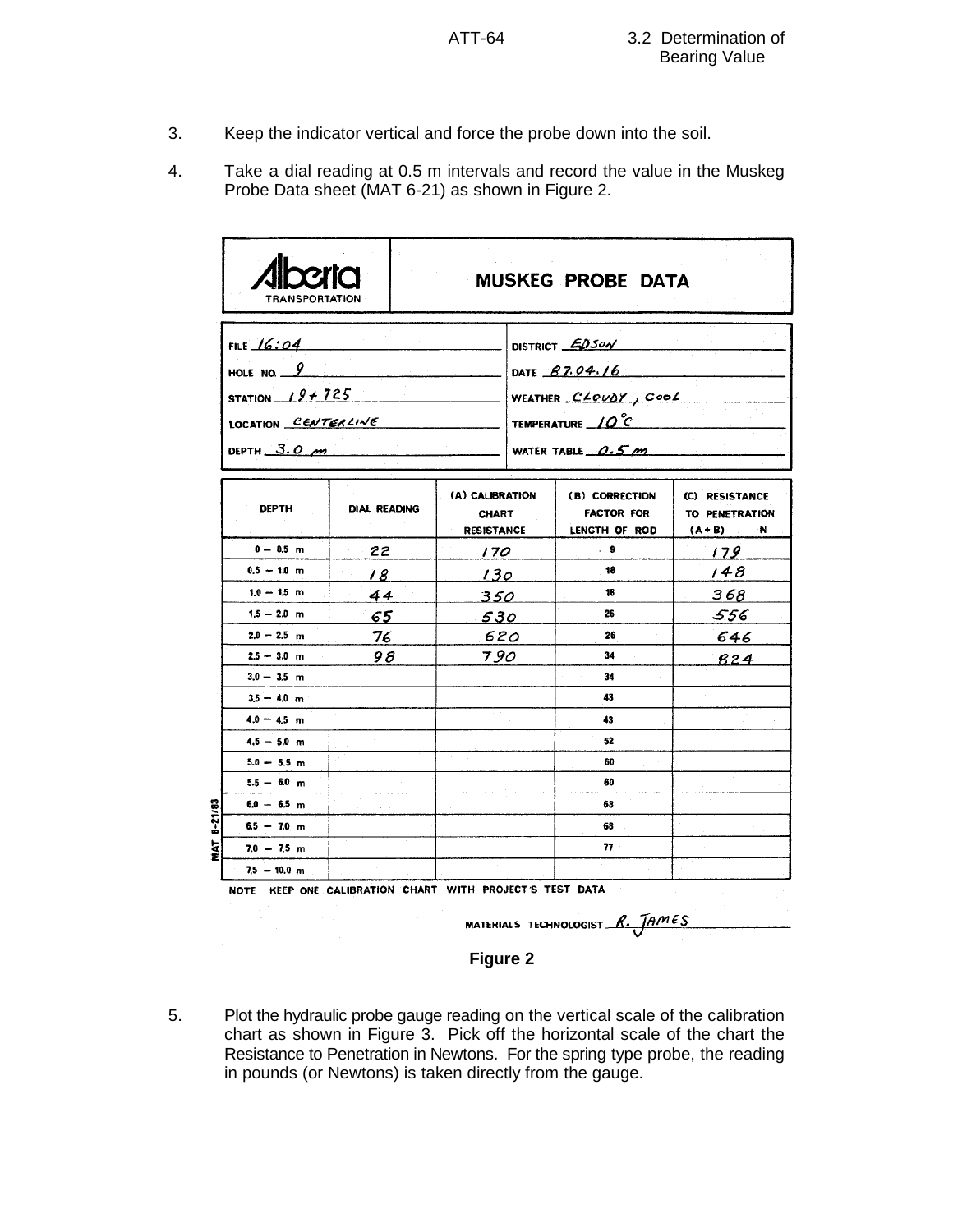

EXAMPLE OF HYDRAULIC PROBE CALIBRATION CHART

- 6. Record the chart reading as Calibration Chart Resistance in Column "A" of the data sheet.
- 7. A correction factor must be applied to the resistance taken from the chart to compensate for the weight of rod added to the probe. Calculate the corrected Resistance to Penetration in Newtons (column "C") using the formula:

= Chart Resistance(column "A") + Correction Factor for Length of Rod(column "B")